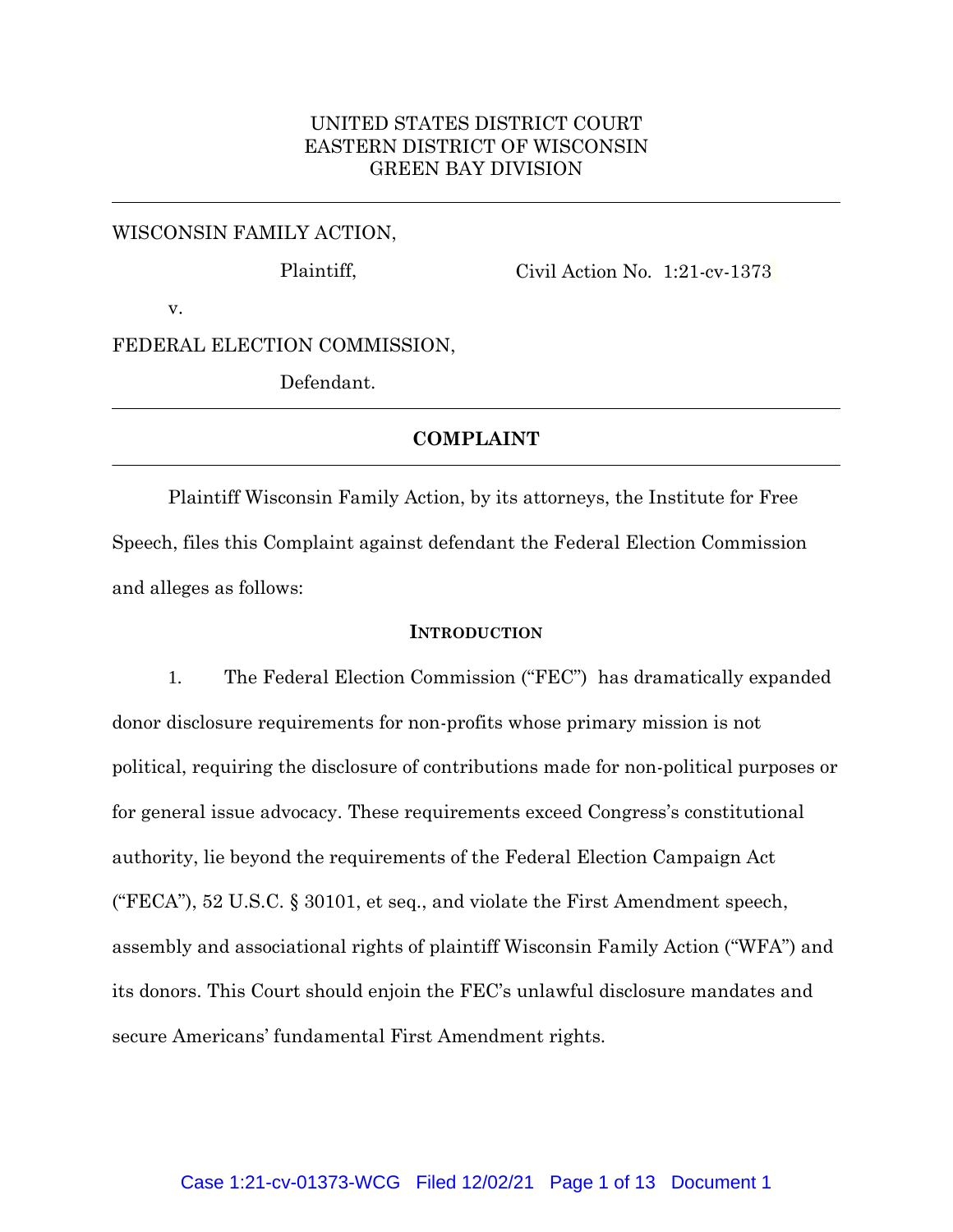#### **JURISDICTION AND VENUE**

2. This Court has subject matter jurisdiction over this action pursuant to 28 U.S.C. § 1331 because this case presents questions of federal law. This Court has authority to issue a declaratory judgment and to order injunctive relief and other necessary and proper relief pursuant to 28 U.S.C. § 2201 and 2202.

3. This Court is the proper venue for this action per 28 U.S.C. § 1391(b)(2) because a substantial part of the events or omissions giving rise to the claims occurred and are occurring in the District and Division.

## **THE PARTIES**

4. Plaintiff WFA is a non-profit, non-stock corporation organized under Wis. Stat.  $\S 181$  and exempt from federal income taxation under I.R.C.  $\S 501(c)(4)$ . WFA's mission is to advance Judeo-Christian principles and values in Wisconsin by strengthening, preserving, and promoting marriage, family, life, and liberty. WFA's donors include Wisconsin residents from the Green Bay Division of this District.

5. Defendant FEC is an independent agency established by 52 U.S.C. § 30106 with regulatory authority over federal elections and campaigns of candidates for federal office. The FEC's duties include the collection, review and audit of campaign finance disclosures by regulated entities and enforcement of provisions of FECA. The FEC has exclusive jurisdiction with respect to the civil enforcement of FECA.

2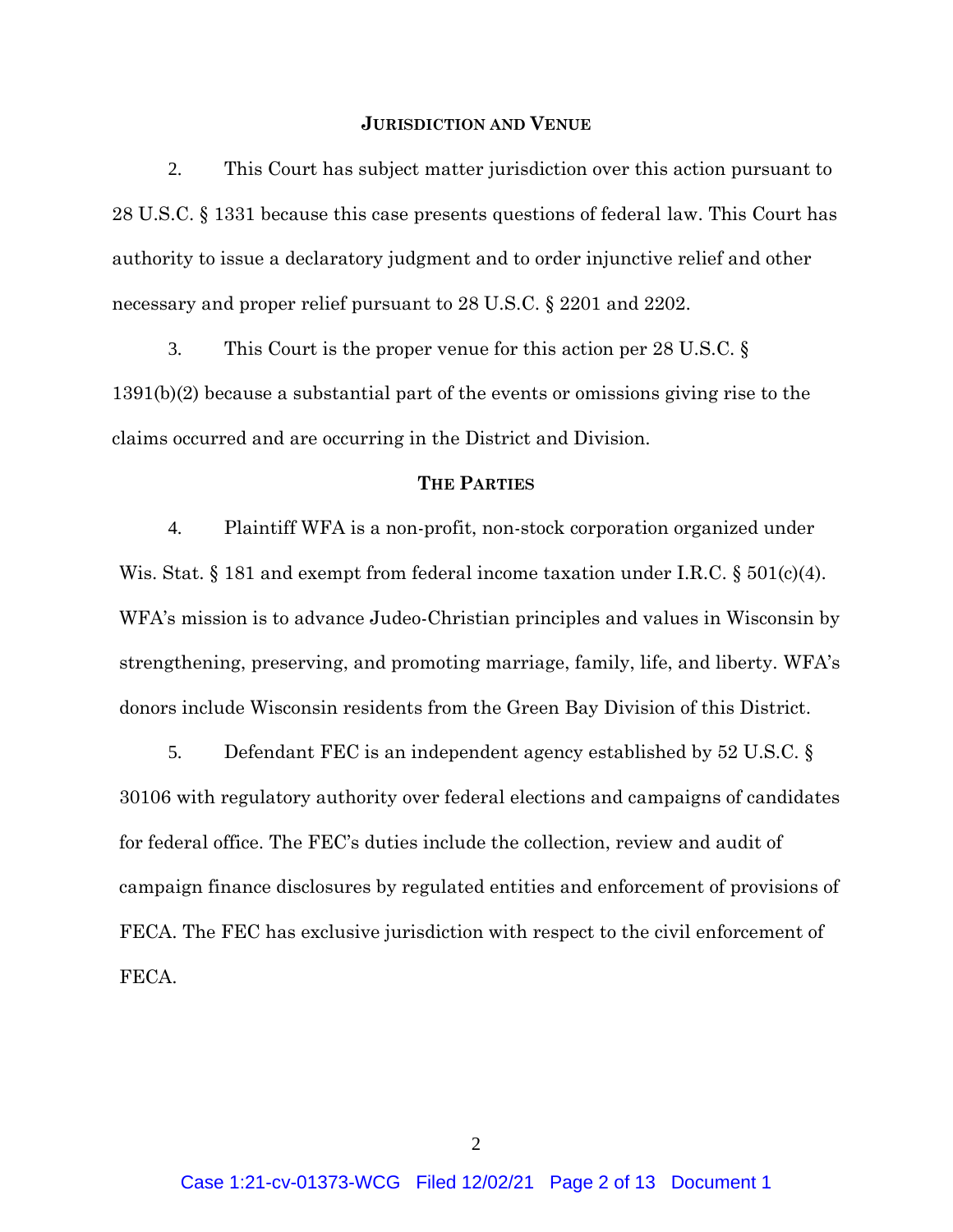#### **FACTUAL BACKGROUND**

#### *The Regulatory Scheme*

6. FECA regulates, *inter alia*, federal campaign activities of entities other than political action committees, including entities like WFA which have major purposes other than political advocacy. The FEC has referred to such entities as "non-political committees," and FECA obligates them to disclose information about some of their contributions.

7. "Every person (other than a political committee) who makes independent expenditures in an aggregate amount or value in excess of \$250 during a calendar year shall file a statement" that identifies "each . . . person . . . who makes a contribution to the reporting committee during the reporting period, whose contribution or contributions have an aggregate amount or value in excess of \$200 within the calendar year (or election cycle, in the case of an authorized committee of a candidate for Federal office), together with the date and amount of any such contribution." 52 U.S.C. § 30104(b)(3) and (c)(1).

8. "Statements required to be filed by this subsection . . . shall include . . . the identification of each person who made a contribution in excess of \$200 to the person filing such statement which was made for the purpose of furthering an independent expenditure." 52 U.S.C. § 30104(c)(2)(C).

9. FECA defines "contribution" to mean "anything of value made by any person for the purpose of influencing any election for Federal office." 52 U.S.C. § 30101(8)(A)(i); *see also* 11 C.F.R. § 100.52(a) (adopting statutory definition).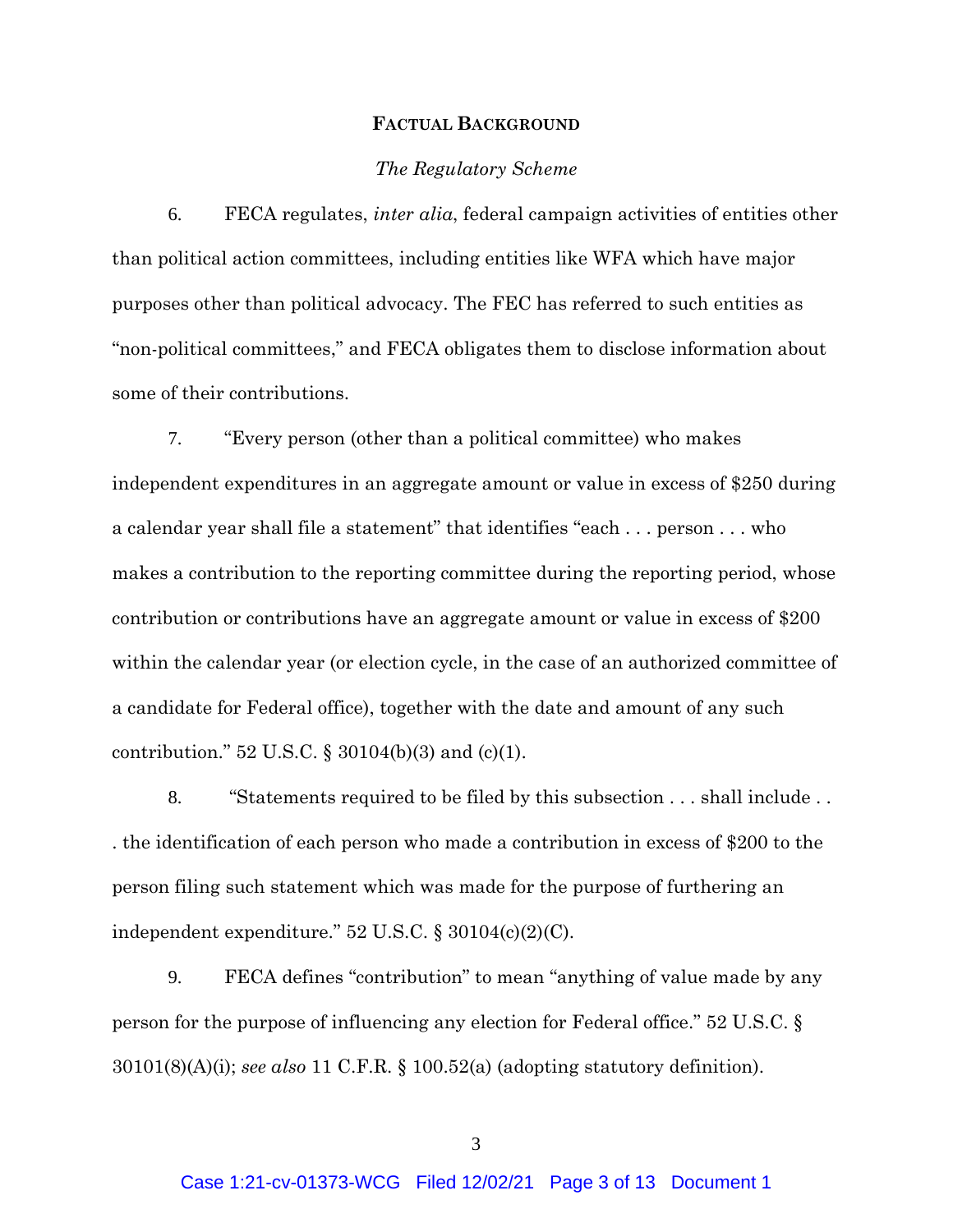10. The Supreme Court defined the phrase "for the purpose of influencing" an election to mean, in the independent expenditure context, money spent to expressly advocate specific electoral outcomes. *Buckley v. Valeo*, 424 U.S. 1, 78 (1976) (per curiam). In light of *Buckley*, the FEC and regulated parties understood that the only "contributions" the FEC could regulate were those limited to donations that funded expenditures expressly advocating specific electoral outcomes.

11. Thus, in 1980, the FEC promulgated 11 C.F.R. § 109.10(e)(vi), which required independent expenditure reporting only of contributions from donors of \$200 or more (in a calendar year) when "made for the purpose of furthering the reported independent expenditure." 11 C.F.R. § 109.10(e)(vi). Section 109.10(e)(vi) served as a "safe harbor" for not-political committees and their donors, giving assurance that disclosure was only required for contributions that were earmarked for a particular independent expenditure.

12. The FEC may seek civil penalties, including the greater of \$5,000 or the amount of the contributions or expenditures at issue, for any violation of FECA. 52 U.S.C. § 30109(a)(5)(A). If a violation is knowing or willful, the FEC may seek civil penalties of up to \$10,000 or double the amount of the contributions or expenditures at issue. *Id.* § 30109(a)(5)(B).

13. Criminal penalties attach to any knowing and willful violation of FECA that involves the making, receiving, or reporting of any contributions, donations, or expenditures totaling \$2,000 or more during a calendar year. *Id.* §  $30109(d)(1)(A)$ . An individual or corporation that knowingly commits such a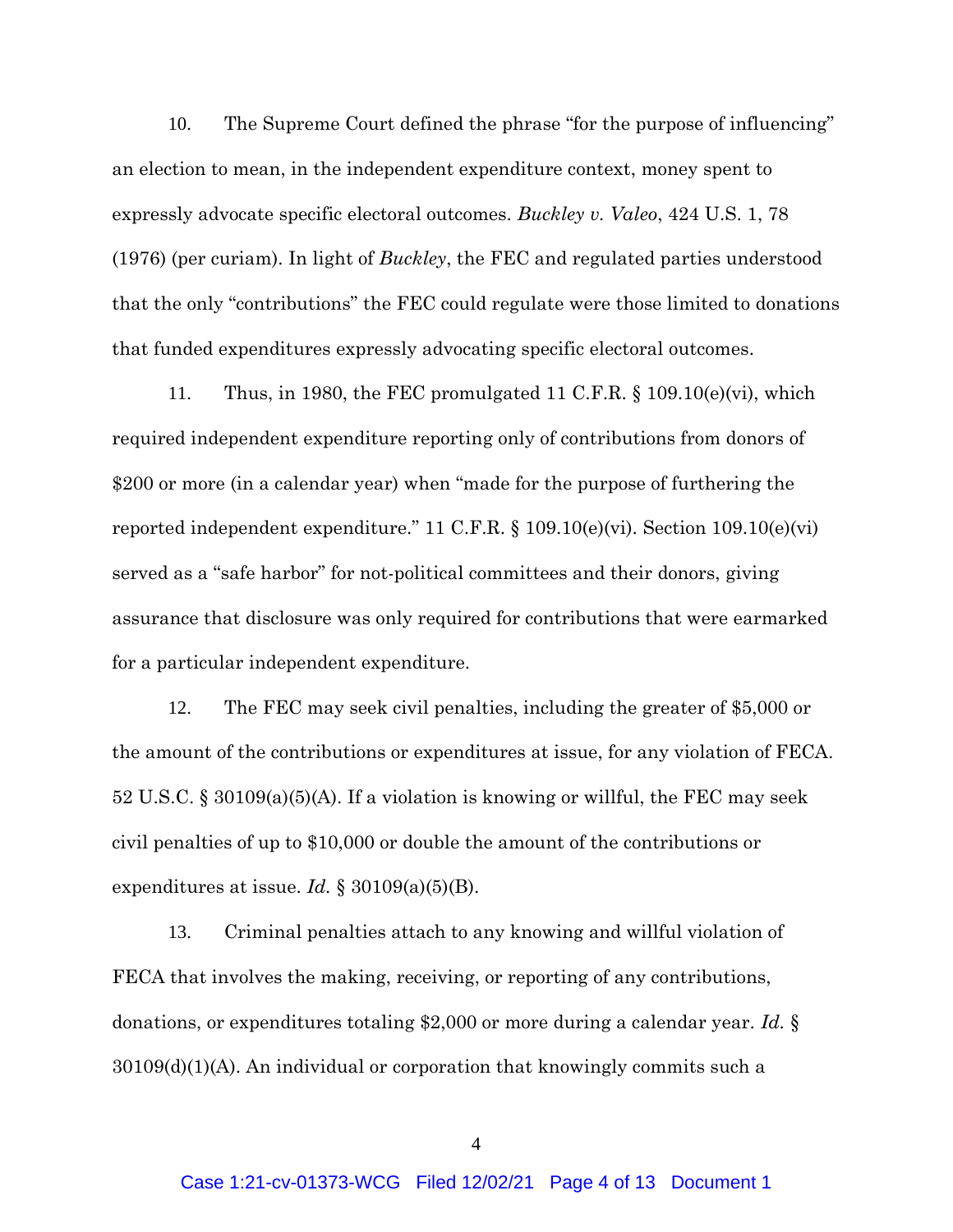violation is subject to fines under Title 18 of the United States Code, and imprisonment for up to five years, depending on the amount of the repayment. *Id.* §  $30109(d)(1)(A)(ii)$ .

# *The CREW Decisions and the FEC's Subsequent Failure to Give Clear Guidance*

14. In 2018, the United States District Court for the District of Columbia vacated Section 109.10(e)(1)(vi), stating that it impermissibly narrowed Section 30104(c) by (1) requiring under Subsection (c)(2)(C) that speakers disclose only those donors who earmarked their contributions for a particular communication, rather than all donors who earmarked their contributions to support or oppose a particular candidate, regardless of the specific communication; and (2) failing to treat Subsection (c)(1) as a reporting requirement separate from the particular requirements at Subsection (c)(2)(C). *See Citizens for Responsibility & Ethics in Washington v. FEC*, 316 F. Supp. 3d 349, 388-89, 422-23 (D.D.C. 2018).

15. The district court stayed its vacatur of Section 109.10(e)(1)(vi) for 45 days to allow the FEC to issue interim regulations that "comport with the statutory requirement of 52 U.S.C. § 30104(c). *Id.* at 423. However, the FEC did not issue interim regulations in that 45-day period, nor has it done so since.

16. On or about August 27, 2018, the Institute for Free Speech (which is also counsel for WFA in this action) petitioned the FEC to conduct a rulemaking to amend the regulatory definition of "Contribution" at Section 100.52 in light of the district court's decision (the "August 2018 Petition"). The August 2018 Petition indicated that the district court's decision had "adopted a broad reading of the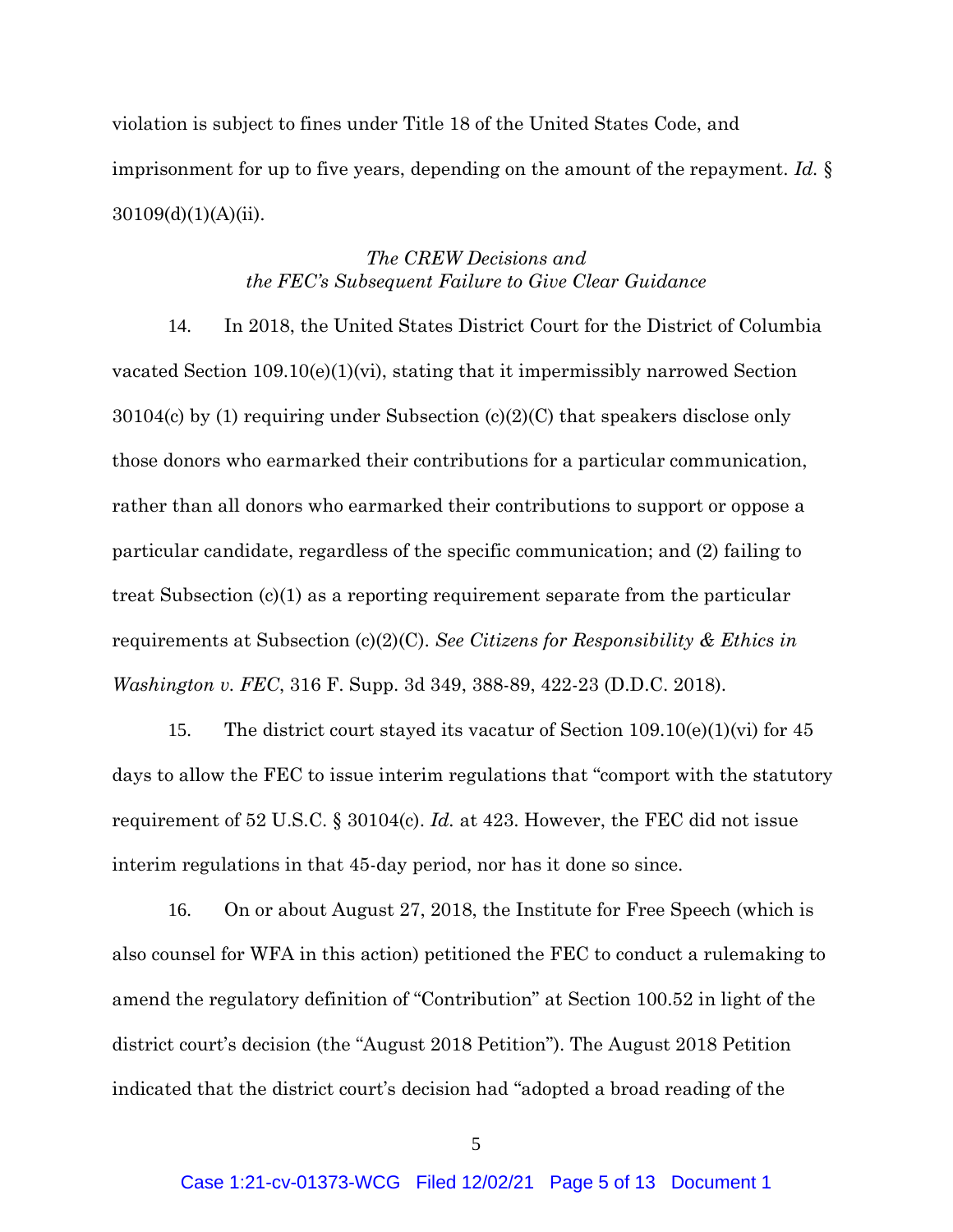contributions that must be reported pursuant to 52 U.S.C. 30101(c)," and that the requested rulemaking was needed "to clarify which donations are 'contributions' as a general matter." Thus, the August 2018 Petition stated that "in revising its definition of 'Contribution,' the [FEC] should determine that only donations *affirmatively* given for purposes of express advocacy are contributions for purposes of non-political committee reporting." (Emphasis original.) A true and correct copy of the August 2018 Petition is attached hereto as Exhibit A.

17. The FEC has not acted on the August 2018 Petition.

18. On October 4, 2018, the FEC issued a press release entitled "Federal Election Commission, Guidance following U.S. District Court decision in *CREW v. FEC*, 316 F. Supp. 3d 349 (D.D.C. 2018)" (the "October 2018 Guidance Document"). The October 2018 Guidance Document stated that Section 30104(c)(1) "require[d] disclosure of donors of over \$200 annually making contributions 'earmarked for political purposes,'" while Section 30104(c)(2) required disclosure of "donors of over \$200 who contribute 'for the purpose of furthering *an* independent expenditure.'" (Emphasis original.) A true and correct copy of the October 2018 Guidance Document is attached hereto as Exhibit B.

19. On appeal, the United States Court of Appeals for the District of Columbia Circuit agreed with the district court's decision that 11 C.F.R. § 109.10(e)(vi) conflicted with "the plain terms of the statute's broader disclosure requirements." *Citizens for Responsibility & Ethics in Washington v. FEC*, 971 F.3d 340, 343 (D.C. Cir. 2020). The appellate court held that "FECA  $(c)(1)$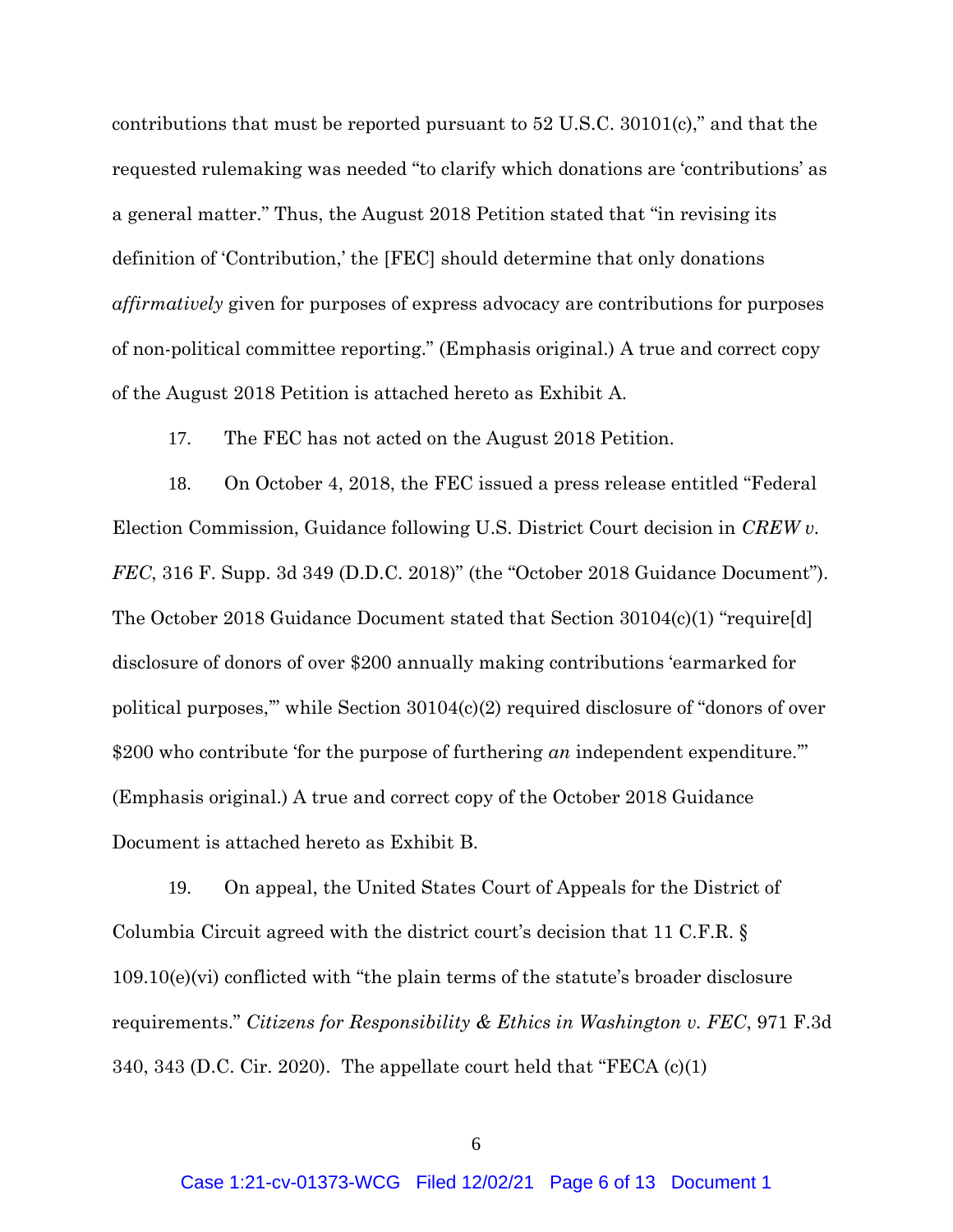unambiguously requires an entity making over \$250 in IEs to disclose the name of any contributor whose contributions during the relevant reporting period total \$200." *Id.* at 354. Further, it held that the contributions that must be disclosed under Section  $30104(c)(2)(C)$  were a subset of those covered by Subsection (c)(1); that is, Subsection  $(c)(2)(C)$  required disclosure of whether a contribution "was intended to support IEs," while Subsection  $(c)(1)$  covered contributions for all of the recipient's election-related communications and activities. *Id.* at 356.

20. In an August 21, 2020 press release, Citizens for Responsibility & Ethics in Washington, the organization which had brought the case, described the appellate decision as expansively requiring that "groups that make a key type of political ad known as independent expenditures must report every contributor who gave at least \$200 in the past year, as well as those who give to finance independent expenditures generally. It will be much harder for donors to anonymously contribute to groups that advertise in elections." A true and correct copy of the press release is attached hereto as Exhibit C.

21. The FEC's current instruction on how to make quarterly reports (the "Reporting Instruction") states that non-political committees must disclose "[e]ach contributor who makes a contribution during the reporting period aggregating in excess of \$200 during the calendar year. . ., including their identification information, contribution date and amount." In addition, according to the FEC, the report must state whether "the contribution was given for the purpose of furthering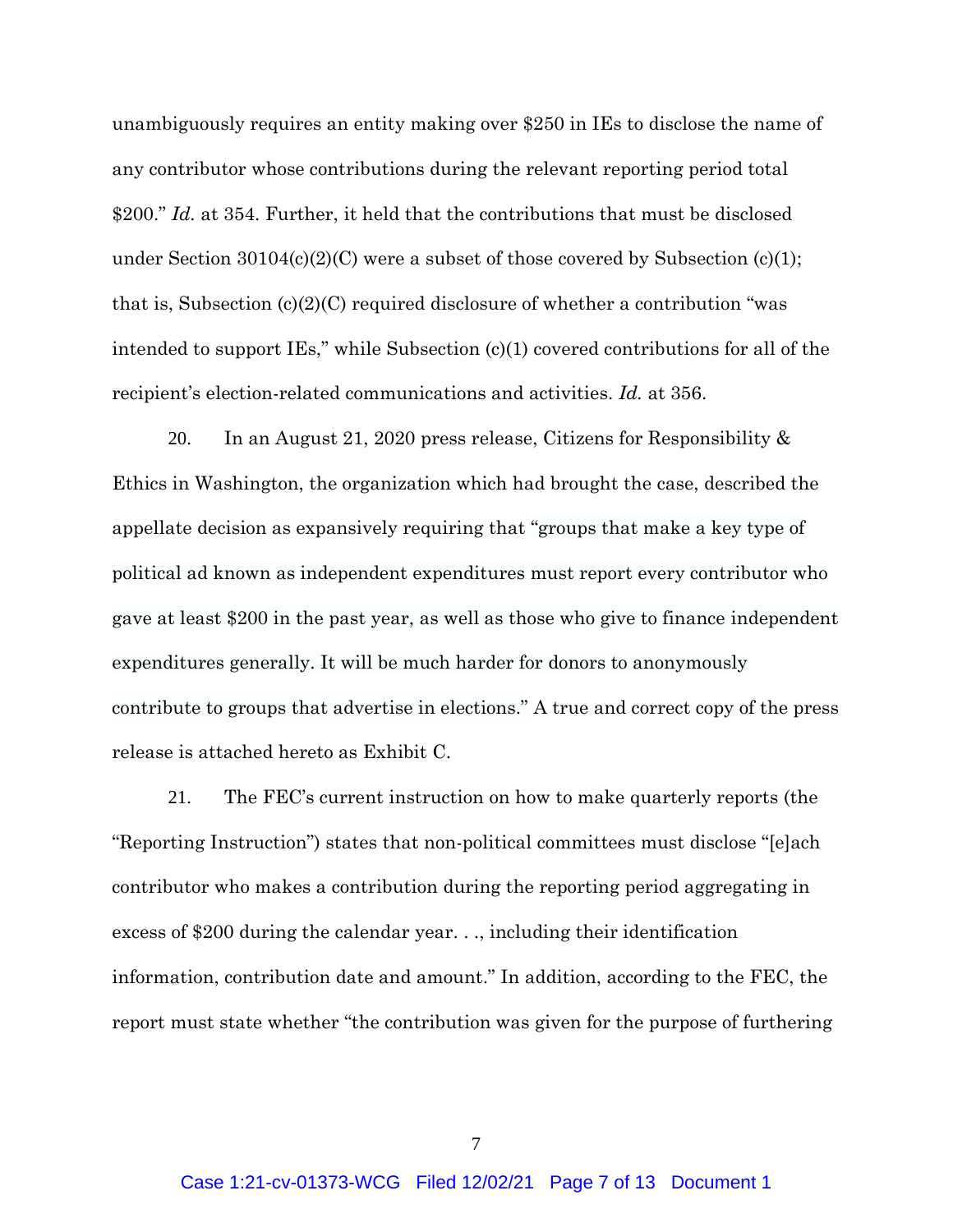independent expenditures." A true and correct copy of the Reporting Instruction is attached hereto as Exhibit D.

22. The FEC's post-*CREW* interpretation of Section 30104(c), as reflected in the October 2018 Guidance Document and the Reporting Instruction, requires disclosure of general donations given for no political purpose or for purposes of issue advocacy.

## *The FEC's Chilling of Wisconsin Family Action's Speech and Associational Rights*

23. In addition to its issue advocacy, WFA intends to make independent expenditures in support of candidates for federal office, including in the Sixth, and Seventh Congressional Districts, but has to date refrained from doing so on account of Section 30104(c) and the FEC's interpretation of that provision.

24. Like virtually all groups that advocate positions on controversial social issues, and their supporters, WFA and its supporters prize their First Amendment freedom of private association. Their freedom to associate with each other in fulfilling their social, political and ideological goals would be significantly damaged if they could not maintain the privacy of their relationships, as WFA's supporters would risk all manner of retribution from some who reject WFA's mission.

25. Given the elimination of Section  $109.10(e)(vi)$ 's safe harbor provision and the FEC's failure to promulgate a replacement regulation, WFA and its donors lack adequate assurance as to which donations must be reported under Section 30104(c).

8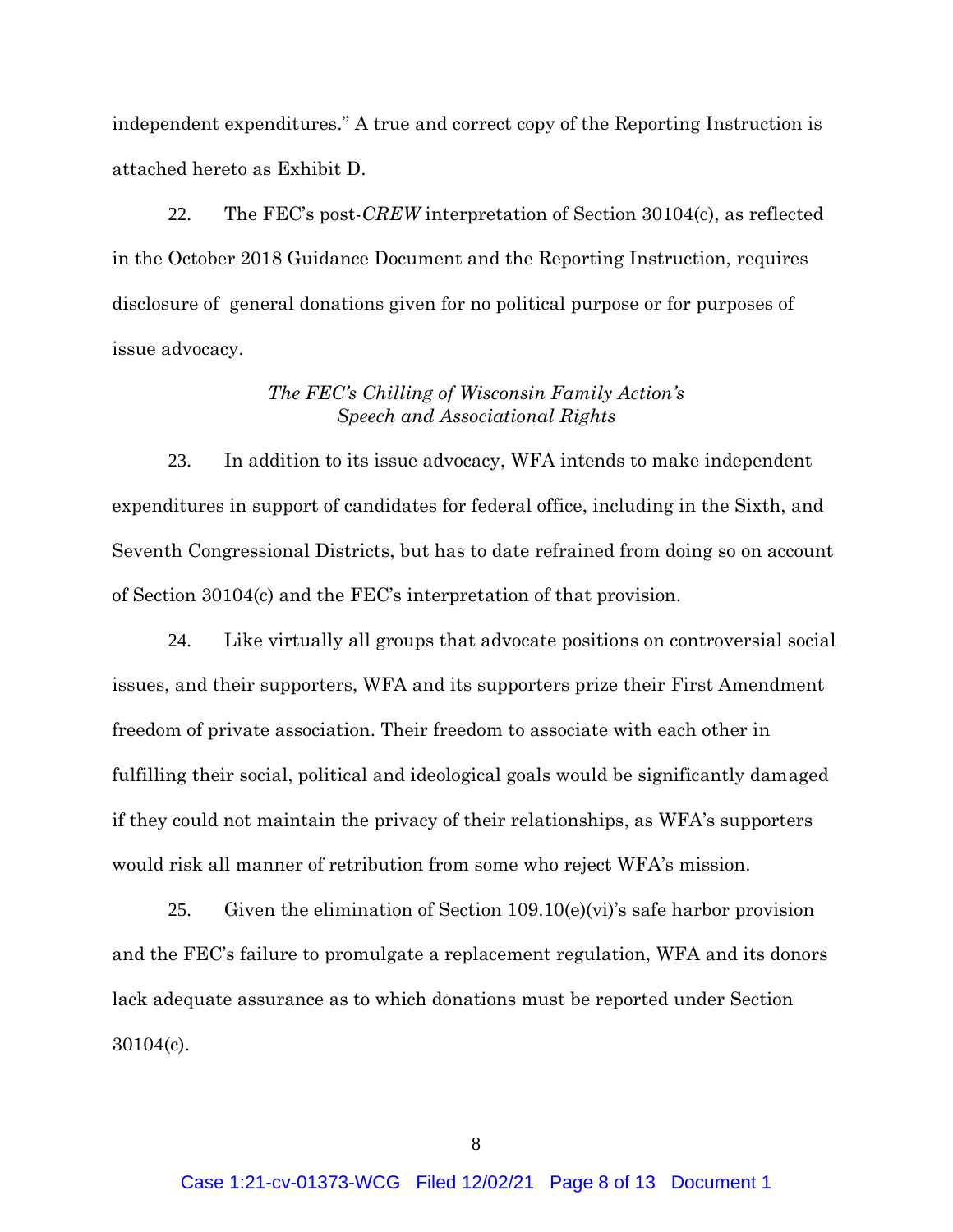26. WFA fears that under Section 30104(c), as interpreted by the FEC, it will be forced to disclose all donors of more than \$200 in a calendar year should it make a single independent expenditure of more than \$250 in the same time period.

27. Section 30104(c), as interpreted by the FEC, also threatens WFA's fundraising prospects because privacy-conscious donors might decline to contribute to the organization knowing that it may be required to disclose their identities publicly. *See Buckley,* 424 U.S. at 64 ("[C]ompelled disclosure, in itself, can seriously infringe on privacy of association and belief guaranteed by the First Amendment.")

28. WFA also fears that Section  $30104(c)$ , as interpreted by the FEC, will expose it to third-party claims for alleged violations of Section 30104(c), like the administrative complaint that initiated *CREW*, should it follow through with its intent to participate in upcoming elections.

29. Accordingly, Section 30104(c), as interpreted by the FEC, chills WFA's political speech. Owing to the risk posed by Section 30104(c), as interpreted by the FEC, WFA refrains from making independent expenditures it would otherwise make in support of candidates for federal office in Wisconsin, in the upcoming 2022 federal elections and in future federal elections.

## **COUNT ONE RIGHTS OF ASSOCIATION AND FREE SPEECH, U.S. CONST. AMEND. I**

30. WFA re-alleges and incorporates by reference paragraphs 1 through 29 of the Complaint as though fully set forth below.

9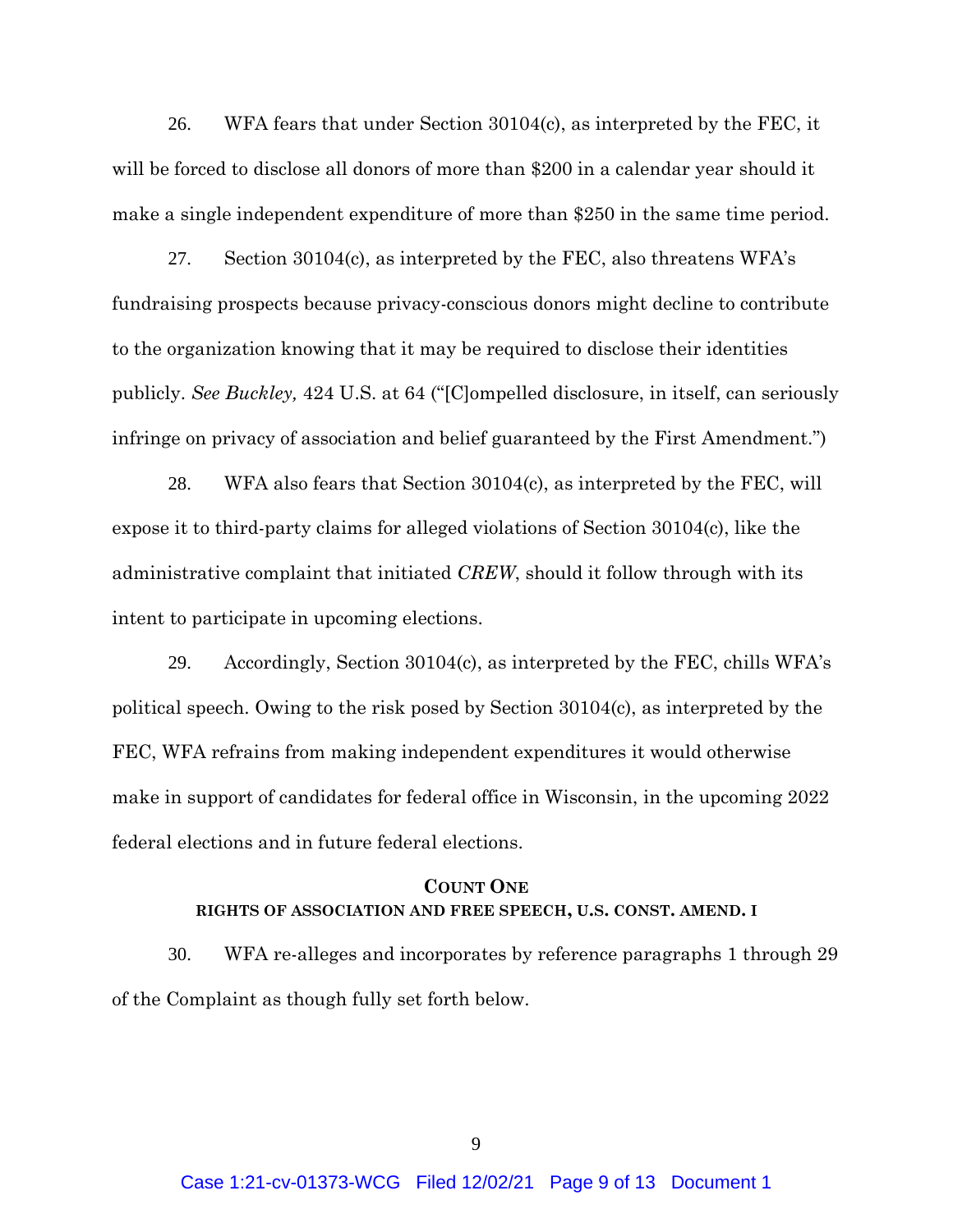31. Section 30104(c), as interpreted by the FEC, violates WFA and its supporters' First Amendment rights of speech, association, and assembly by forcing them to select between these rights.

32. Section 30104(c), as interpreted by the FEC, does not survive any form of heightened First Amendment scrutiny. It does not further the governmental interest in preventing corruption or the appearance of corruption, nor is its disclosure requirement narrowly tailored, nor does it have a substantial relation to any sufficiently important governmental interest.

33. Section 30104(c), as interpreted by the FEC and applied to contributions other than those earmarked for particular independent expenditures, is unconstitutional under the First Amendment. WFA is entitled to declaratory and injunctive relief against Section 30104(c)'s enforcement.

## **COUNT TWO ULTRA VIRES ENACTMENT, U.S. CONST., ART. I**

34. WFA re-alleges and incorporates by reference paragraphs 1 through 33 of this Complaint as though fully set forth below.

35. The federal government is one of enumerated powers. Congress cannot legislate with respect to any subject absent specific constitutional authority to do so.

36. Since passage of the Tillman Act in 1907, Pub. L. No. 59-36, 34 Stat. 864 (1907), Congress has enacted legislation to regulate campaigns for election to federal office, including FECA.

37. Constitutional authority for Congress to enact such legislation purports to be based in Article I, Section 4 of the United States Constitution. *See,*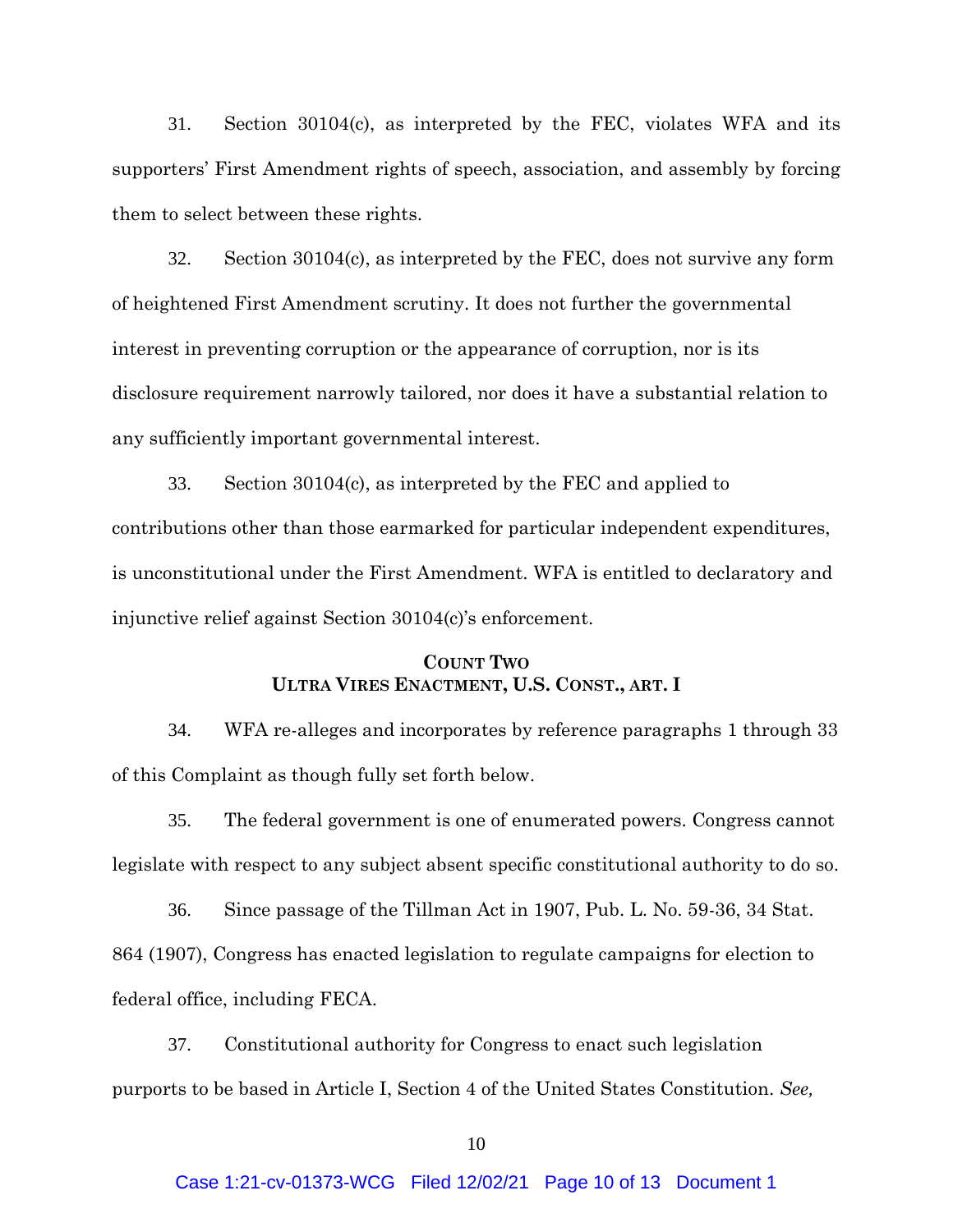*e.g., Buckley*, 424 U.S. at 62, 67-68; *Burroughs v. United States,* 290 U.S. 534, 545- 47 (1934).

38. However, Article I, Section 4 provides only that "[t]he Times, Places, and Manner of holding Elections for Senators and Representatives, shall be prescribed in each State by the Legislature thereof; but the Congress may at any time by Law make or alter such Regulations, except as to Places of chusing Senators."

39. As shown by its text, history, and structure, Article I, Section 4 authorizes Congress to regulate only the "time, place and manner" of elections, and applies only to regulating such actual election mechanics as the system of election, maintenance of voters lists, and the method of casting and counting ballots. The provision does not authorize Congress to regulate political debate that precedes elections.

40. Congress lacks power under Article I, Section 4 (or otherwise) to abridge political speech. Accordingly, Section 52 U.S.C. § 30104(c), and its various enforcement mechanisms, are *ultra vires* and unconstitutional.

41. WFA and their supporters have been and are likely to continue to be, irreparably harmed by the FEC's enforcement of Section 30104(c), which forces WFA to disclose its private associations and file reports with the FEC, absent constitutionally authorized power to do so. WFA is therefore entitled to declaratory and injunctive relief against enforcement of this *ultra vires* and unconstitutional enactment.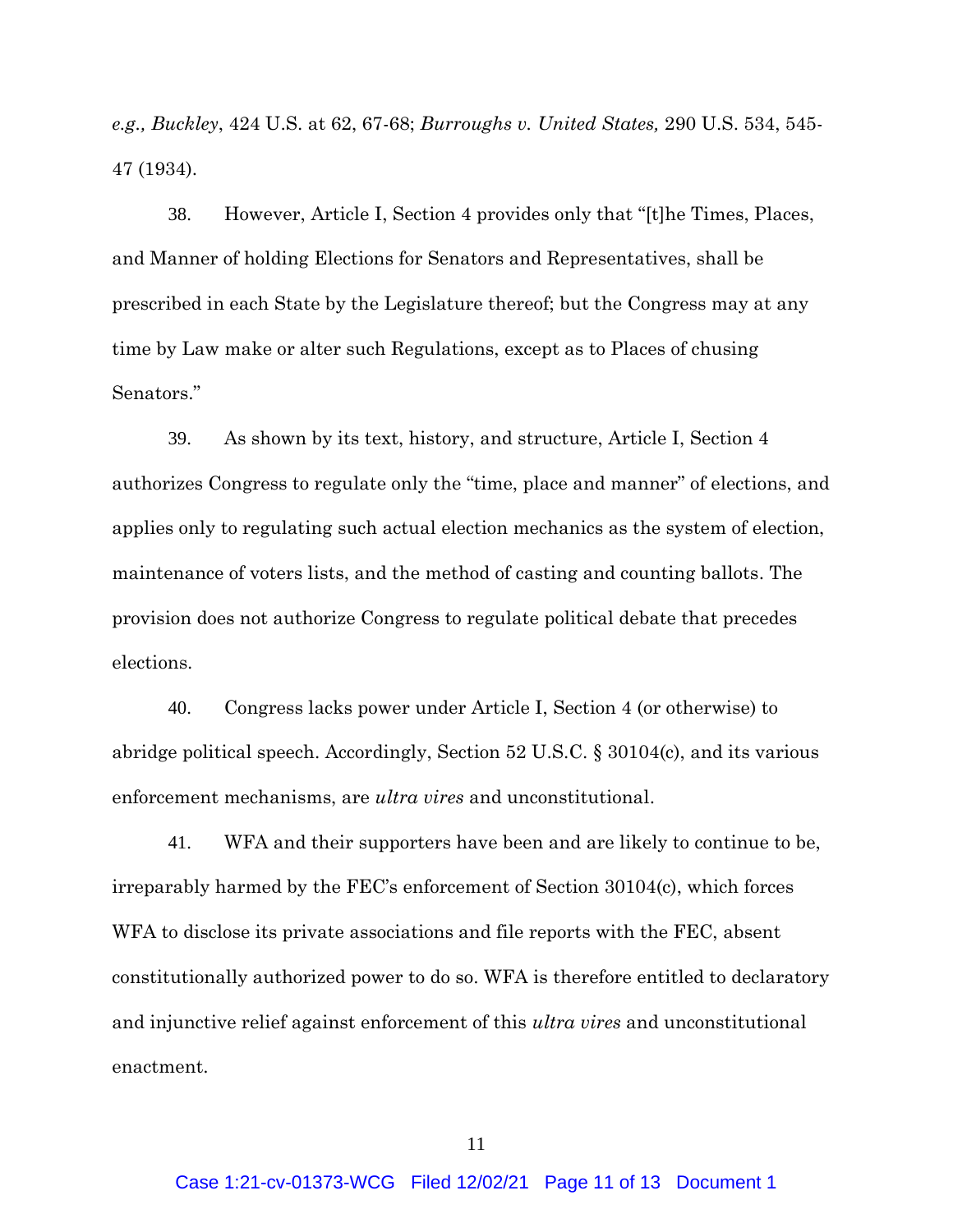**WHEREFORE**, WFA prays for judgment as follows:

- a. On Count I,
	- i. A declaration that WFA is required under Section 30104(c) only to disclose contributions as defined by Section 30101(8)(A)(i) and earmarked for activities or communications that expressly advocate the election or defeat of a clearly identified candidate; and
	- ii. Consistent with such declaration, preliminary and permanent injunctive relief barring the FEC from enforcing Section 30104(c) against WFA;
- b. On Count II,
	- iii. A declaration that Section 30104(c) and its enforcement mechanisms are ultra vires and unconstitutional; and
	- iv. Consistent with such declaration, permanent injunctive relief barring the FEC from enforcing Section 30104(c) against WFA;
- c. That WFA be awarded its costs and attorneys fees pursuant to applicable statute or authority; and
- d. That WFA be awarded such other and further relief that this Court may deem just and proper.

Dated this 2nd day of December, 2021

Respectfully submitted,

P.O. ADDRESS: INSTITUTE FOR FREE SPEECH 1150 Connecticut Ave., N.W., Suite 801 Washington, DC 20036 202-301-9500, Ext. 95 202-301-3399 (Fax)

By: *//s Donald A. Daugherty, Jr.* DONALD A. DAUGHERTY, JR. SBN 1017628 ddaugherty@ifs.org Attorney for Plaintiff Wisconsin Family Action